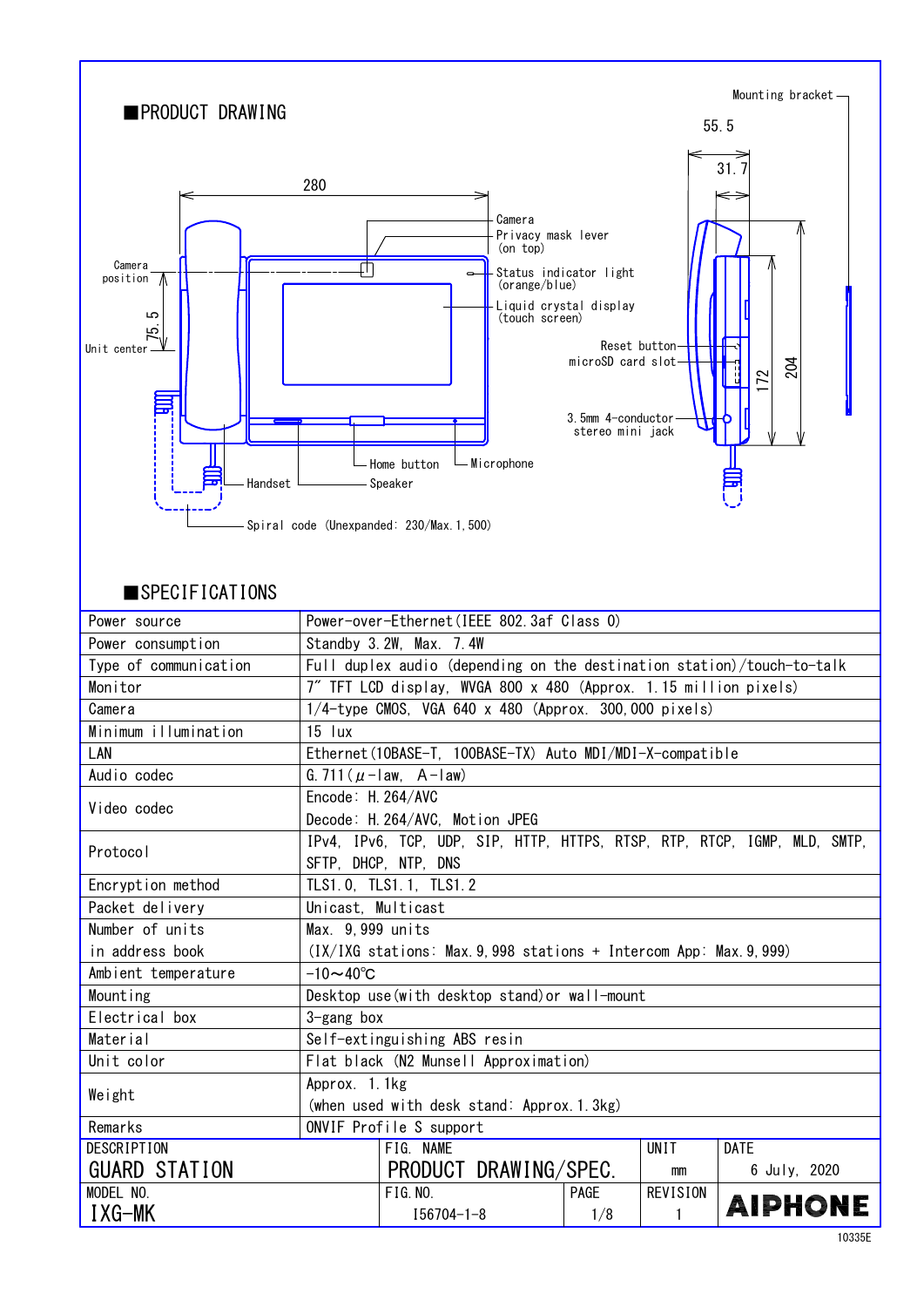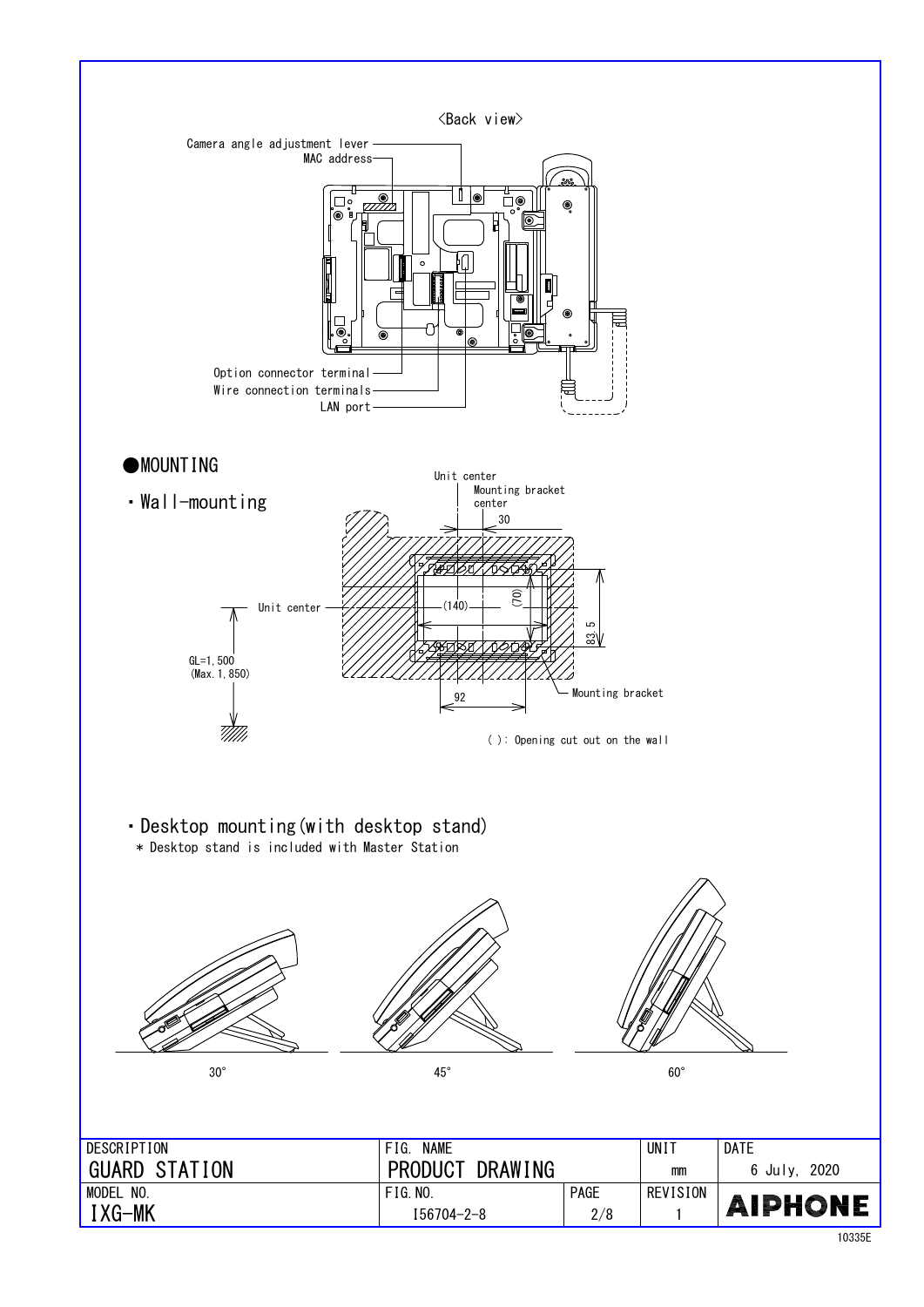# ■WIRING DIAGRAM

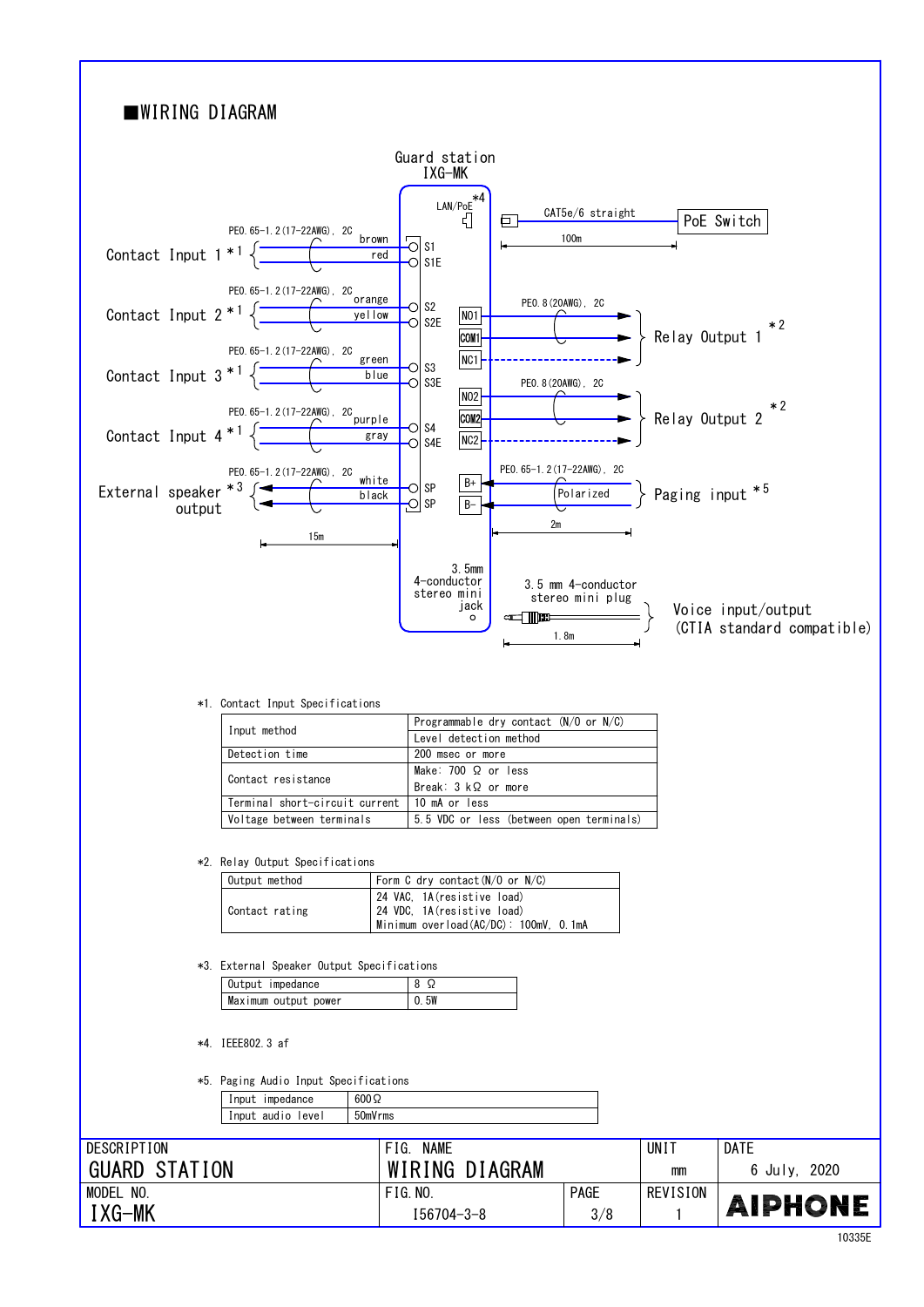### **RESTRICTIONS**

- A PoE-compatible switch must be used as the switch (hub) for station connection. ●
- A computer is required to make system settings. ●
- IXG system can be configured in "IXG Support Tool" application.
- While updating the System settings, stations unavailable.
- Do not register unused units in the address list. If unused units are present in the address list, system performance will degrade.
- In order to audio or video record, the following microSD memory card (market goods) compliant with SD standard is necessary.

| Standard    | Capacitv         | File System  | Speed Classes |
|-------------|------------------|--------------|---------------|
| <b>SDHC</b> | 4GB up to 32GB   | <b>FAT32</b> | C10           |
| <b>SDXC</b> | 64GB up to 128GB | exFAT        | U1<br>C10.    |

- Due to handsfree auto voice actuation system, smooth voice switching may be hindered by voice strength of the opponent or ambient noise, etc.
- Due to network environment, system configuration, or settings, it may take time to start communication when an incoming call is answered.

# **EXECUTE IONS ABOUT THE NETWORK**

- When connecting via the Internet (global IP networks), VPN Service is necessary.
- We do not recommend using a wireless communication such as wireless LAN as it may not operate correctly due to security issues or communication speed delays.
- For IPv4 Address with DHCP, due to the architecture of the IXG system, DHCP configuration is only recommended for network environments utilizing managed (static) IP address leasing.
- For stateless IPv6 Address, do not change the prefix of the device so that it cannot transmit Router Advertisement (RA).
- only recommended for network environments utilizing managed (static) IP address leasing. For IPv6 Address with DHCP, due to the architecture of the IXG system, DHCP configuration is ● The DUID of the device: 00030001 + MAC address
- Depending on the network environment and computer, prior arrangements and setup operations involving the network administrator might be necessary.
- Depending on the network environment, operation delays might occur. ●
- lower frame rates, or other loss of correct operation might occur. • Depending on the network environment or other factors, audio or video dropout, delays,
- The protocols used by this system must be supported. ●
- The network bandwidth required by each device when communicating are as follows. G.711: 64kbps x 2(in communication), 64kbps x stations(on page) H.264: 32kbps up to 2048kbps
- IPv4 and IPv6 cannot be mixed in the same system.
- an environment that does not reject IGMPv3 or MLDv2. ● When using multicasting for web-setup network-camera searches, video, or audio, use in

| DESCRIPTION          | <b>NAME</b><br>FIG. |             | UNI <sup>-</sup> | DATE            |
|----------------------|---------------------|-------------|------------------|-----------------|
| <b>GUARD STATION</b> | <b>RESTRICTIONS</b> |             | mm               | 2020<br>6 July. |
| MODEL NO.            | FIG. N0.            | <b>PAGE</b> | REVISION         |                 |
| I XG-MK              | $I56704 - 4 - 8$    | 4/8         |                  | <b>AIPHONE</b>  |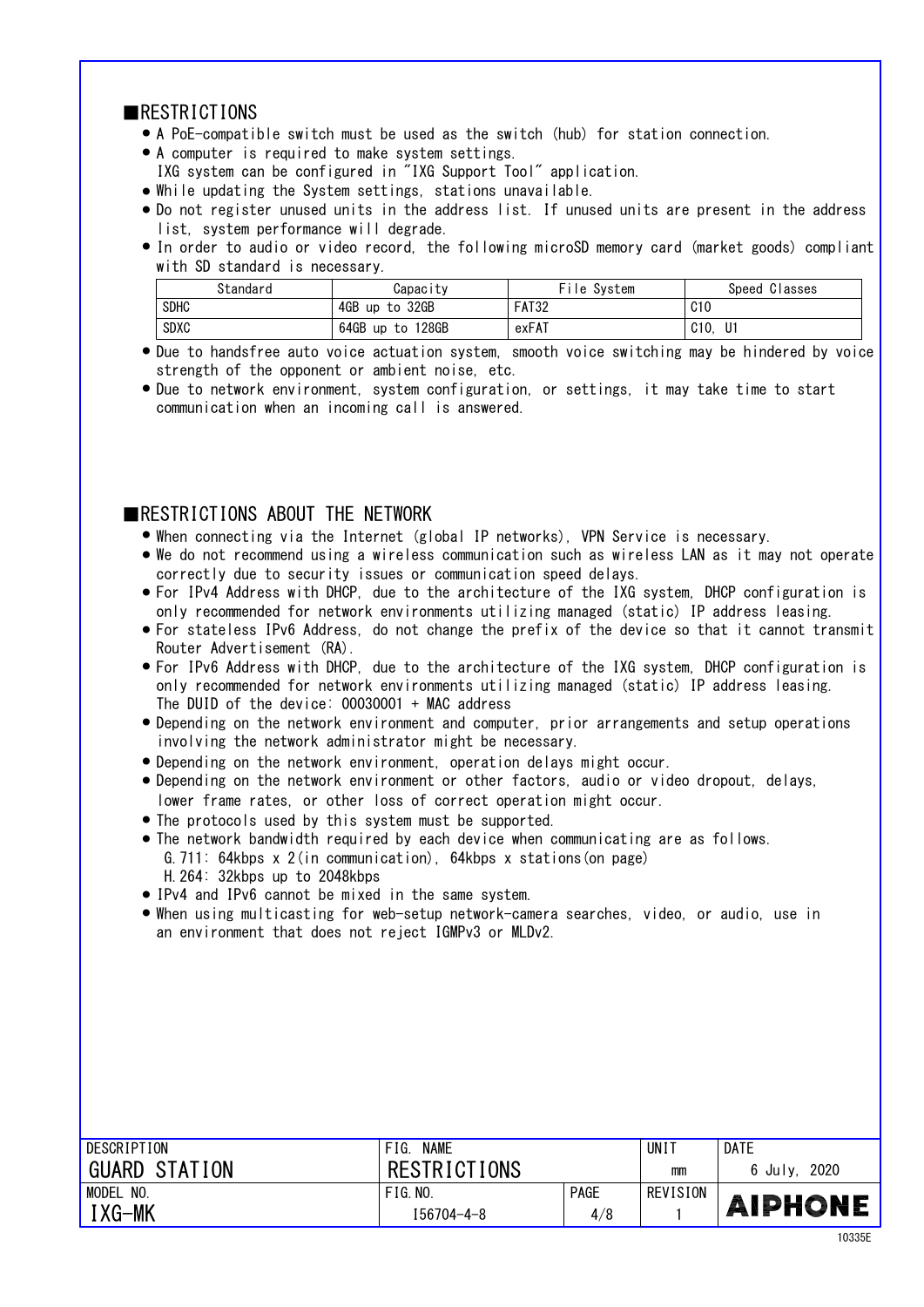| <b>FUNCTIONS</b>                                                                                                                                                      |                                                                                                                  |      |                 |              |  |  |
|-----------------------------------------------------------------------------------------------------------------------------------------------------------------------|------------------------------------------------------------------------------------------------------------------|------|-----------------|--------------|--|--|
| $\bullet$ Calling                                                                                                                                                     |                                                                                                                  |      |                 |              |  |  |
| Calling a Residential unit: Call Tenant stations, Handset sub stations, and Intercom App in                                                                           | a Residential unit.                                                                                              |      |                 |              |  |  |
|                                                                                                                                                                       | Calling a Commercial unit: Call Master stations, Handset sub stations, and Intercom App in<br>a Commercial unit. |      |                 |              |  |  |
| Calling a Guard unit: Call Guard stations, Handset sub stations, and Intercom App in a Guard<br>unit.                                                                 |                                                                                                                  |      |                 |              |  |  |
| Calling a Common Inside Area: Call Master stations, Guard stations, and Handset sub stations                                                                          | in a Common Inside Area.                                                                                         |      |                 |              |  |  |
| Calling another station in the Guard unit or Common Inside Area:                                                                                                      | Call another Guard station in the Guard unit or Common Inside Area.                                              |      |                 |              |  |  |
| Calling Intercom App in the Guard unit: Call Intercom App in the Guard unit.<br>Contact input call: Make an outgoing call to all stations that belong to the selected | Contact input call unit.                                                                                         |      |                 |              |  |  |
| • Answer and communication                                                                                                                                            |                                                                                                                  |      |                 |              |  |  |
| Touch-to-talk: This communication mode switches between sending speech or receiving speech.                                                                           |                                                                                                                  |      |                 |              |  |  |
| Mute mode: During communication, the camera and microphone can be turned off by pressing the<br>mute button.                                                          |                                                                                                                  |      |                 |              |  |  |
| Auto answer: When auto answer is enabled, individual calls from other Guard Stations or                                                                               | Master Stations will be answered automatically.                                                                  |      |                 |              |  |  |
| Privacy: When auto answer feature is enabled, the camera and microphone of the station will<br>not be turned on.                                                      |                                                                                                                  |      |                 |              |  |  |
| $\bullet$ Monitoring                                                                                                                                                  |                                                                                                                  |      |                 |              |  |  |
| Monitoring a Door station: Monitor video and audio from a Door station in the same unit or                                                                            | Common Outside Area.                                                                                             |      |                 |              |  |  |
| Monitoring an Entrance station: Monitor video and audio from an Entrance station                                                                                      |                                                                                                                  |      |                 |              |  |  |
| Monitoring an IP camera: View the video and audio of an IP camera.                                                                                                    |                                                                                                                  |      |                 |              |  |  |
| Scan monitor: Monitor video and audio from multiple terminals or IP cameras while                                                                                     | switching over at regular time intervals.                                                                        |      |                 |              |  |  |
| . Audio or video recording function<br>Audio or video recording: Record audio and video to a microSD card at the start of or during                                   | a call.                                                                                                          |      |                 |              |  |  |
| Audio or video playback: Play an audio or video recording saved to a microSD card on a                                                                                | station or a computer.                                                                                           |      |                 |              |  |  |
| • Transfer                                                                                                                                                            |                                                                                                                  |      |                 |              |  |  |
| Absent transfer/Schedule transfer/Delay transfer can be transferred to preset one unit or<br>up to ten stations.                                                      |                                                                                                                  |      |                 |              |  |  |
| However, when transferring the transferred call again, it is transferred to one station.                                                                              |                                                                                                                  |      |                 |              |  |  |
| Transfer calls (during communication): Transfer an answered call to another station.                                                                                  |                                                                                                                  |      |                 |              |  |  |
| Absent transfer: Activate absent transfer, the incoming calls are sent to another station                                                                             |                                                                                                                  |      |                 |              |  |  |
|                                                                                                                                                                       | automatically.<br>Schedule transfer: A call can be transferred automatically, according to a schedule.           |      |                 |              |  |  |
| Delay transfer: Incoming calls can be transferred to another station automatically when not                                                                           |                                                                                                                  |      |                 |              |  |  |
| answered within a set period of time.                                                                                                                                 |                                                                                                                  |      |                 |              |  |  |
| $\bullet$ Paging                                                                                                                                                      |                                                                                                                  |      |                 |              |  |  |
| Paging a building: Send a page to all stations that belong to a selected building.                                                                                    |                                                                                                                  |      |                 |              |  |  |
| Paging all stations: Send a page to all stations that are registered on this device.                                                                                  |                                                                                                                  |      |                 |              |  |  |
| Note) Unicast can reach up to 50 stations.<br>Message paging: Distribute message data and play notification sound on receiving device.                                |                                                                                                                  |      |                 |              |  |  |
|                                                                                                                                                                       |                                                                                                                  |      |                 |              |  |  |
|                                                                                                                                                                       |                                                                                                                  |      |                 |              |  |  |
|                                                                                                                                                                       |                                                                                                                  |      |                 |              |  |  |
|                                                                                                                                                                       |                                                                                                                  |      |                 |              |  |  |
| <b>DESCRIPTION</b>                                                                                                                                                    | FIG. NAME                                                                                                        |      | <b>UNIT</b>     | <b>DATE</b>  |  |  |
| <b>GUARD STATION</b>                                                                                                                                                  | <b>FUNCTIONS</b>                                                                                                 |      | mm              | 6 July, 2020 |  |  |
| MODEL NO.                                                                                                                                                             | <b>FIG. NO.</b>                                                                                                  | PAGE | <b>REVISION</b> | AIPHONE      |  |  |
| IXG-MK                                                                                                                                                                | $I56704 - 5 - 8$                                                                                                 | 5/8  | $\mathbf{1}$    |              |  |  |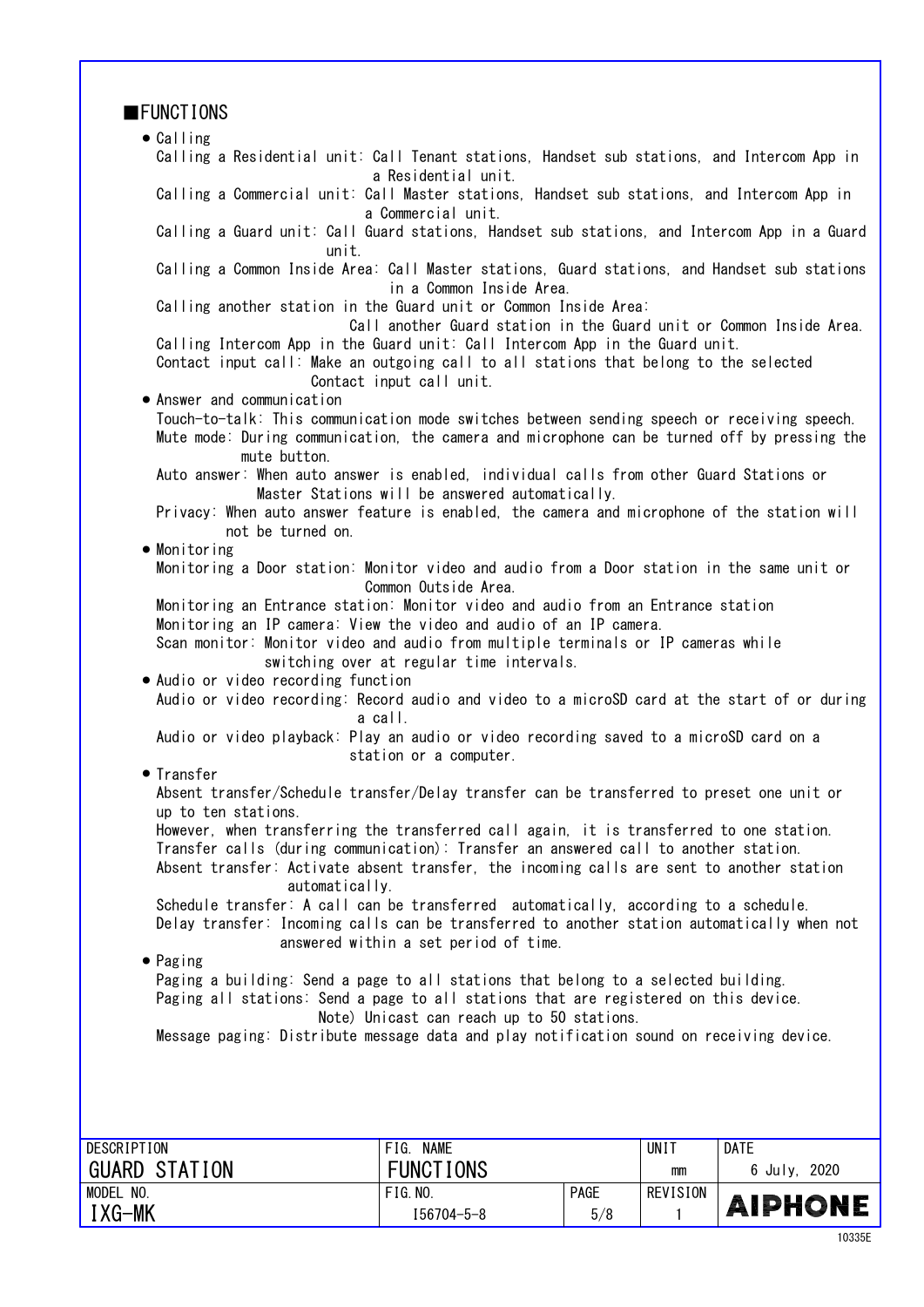● Others Unlock a door: Unlock an electric lock during an incoming call, communication, or monitoring. Up to each 500 incoming/outgoing call records are stored. Station monitoring is not logged in call history. Adjust video to enhance visibility: The image will be adjusted to back light compensation and night time correction. Send emails: Emails can be sent to pre-registered email addresses when triggering events Chime: Play message data following a preset schedule. occur. ● Relay Output The following functions can be assigned to each of the two relay outputs. Status output: Make a relay output in status of Outgoing a call/Incoming a call/ Communication/Outgoing a page/Incoming a page. Door Release: Trigger a relay output when receiving an unlocking instruction. Option Relay Control: Trigger a relay output when receiving making an relay output instruction from another station. Answer operation: Answer a call and page by option input. Paging: Building page, All page, Message page, External input page ● Option Input The following functions can be assigned to each of the four option inputs. Calling: Unit Call ● Speed Dials/Favorites The following functions can be assigned to each of the eight speed dials. Calling: Individual Call, Unit Call Paging: Building page, All page, Message page Monitor: Monitor a station or IP camera, Scan monitor Option Relay Control: Control another station's relay output.

Picture-in-picture function: Display images from two cameras simultaneously during calling, monitoring, or other function.

| Name             | Status *1       | Description                            |  |
|------------------|-----------------|----------------------------------------|--|
|                  |                 | Booting                                |  |
|                  |                 | Device error                           |  |
|                  | Orange flashing | Communication failure                  |  |
|                  |                 | Firmware version upgrading             |  |
|                  |                 | Initializing                           |  |
|                  | Orange light    | Turning power on, setting transfer on  |  |
|                  | Blue flashing   | Calling destination busy               |  |
|                  |                 | Outgoing calling, monitoring,          |  |
| Status indicator |                 | or outgoing paging                     |  |
|                  |                 | Incoming calling                       |  |
|                  |                 | Door releasing *2                      |  |
|                  |                 | Missed call                            |  |
|                  |                 | Incoming paging                        |  |
|                  |                 | Receiving an event notification from a |  |
|                  |                 | network camera                         |  |
|                  | Blue light      | During communication                   |  |
|                  |                 | Standby (Depends on setting)           |  |

● Indicators

\*1. The flashing pattern varies depending on the state of master station.

\*2. This flashes when the electrical lock connected to this station is released.

If the door release timeout is set to 3 seconds or less, it will flash at a 3 second interval.

| DESCRIPTION          | <b>NAME</b><br>FIG. |      | UNI 1    | <b>DATE</b>    |
|----------------------|---------------------|------|----------|----------------|
| <b>GUARD STATION</b> | <b>FUNCTIONS</b>    |      | mm       | 6 July, 2020   |
| MODEL NO.            | FIG. N0.            | PAGE | REVISION |                |
| IXG-MK               | $I56704 - 6 - 8$    | 6/8  |          | <b>AIPHONE</b> |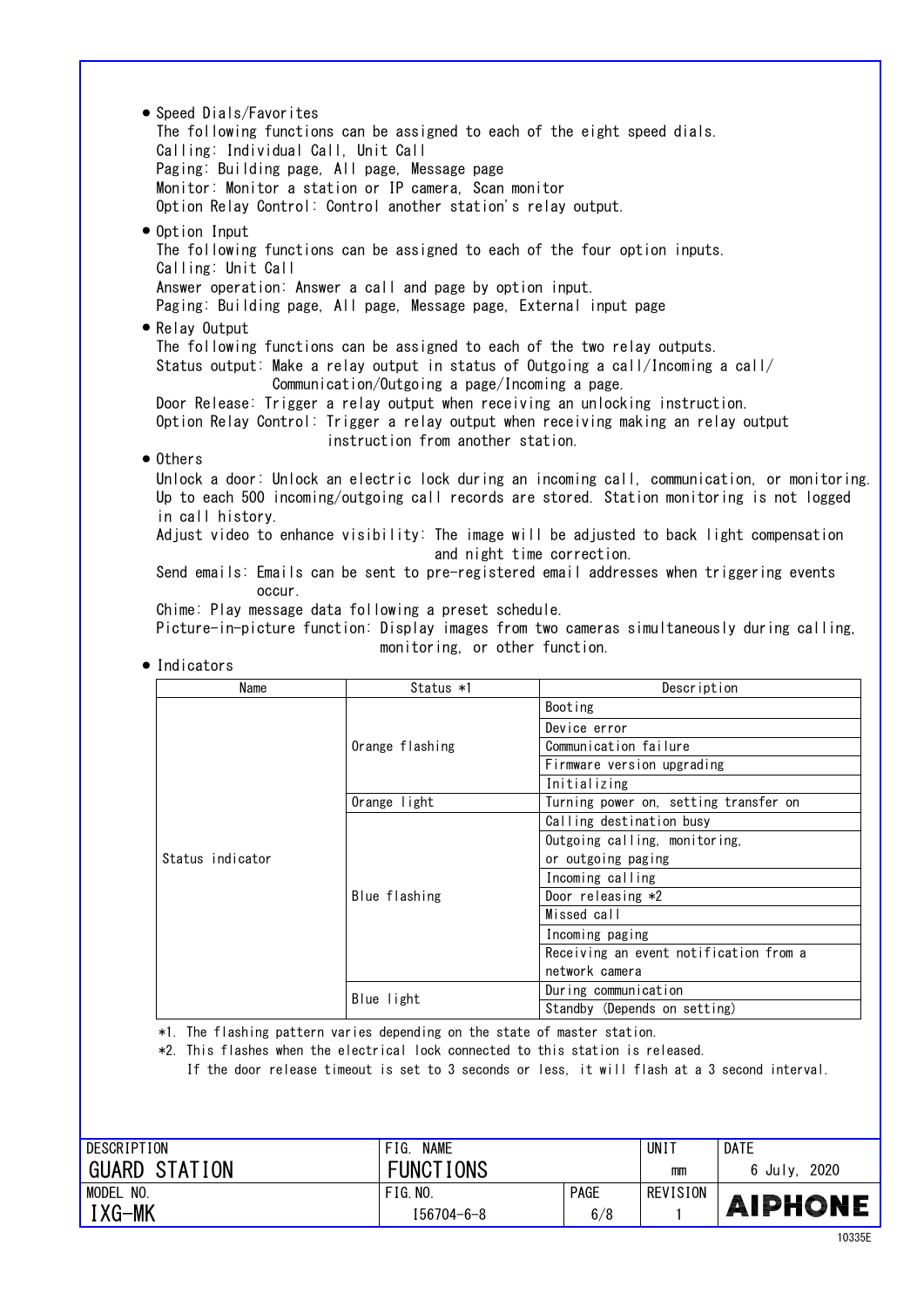# ■IMAGE VIEW AREA & MOUNTING HEIGHT

●Note about desktop use

In the case of installed on a desk. Condition: Desktop stand (45°) Camera position(the most downward(-20°) Adjust the camera position according to the desktop stand angle.





●Wall mounting

**Vertical** 



Maximum downward position



Vertical Horizontal



| DESCRIPTION          | <b>NAME</b><br>FIG.               |             | UNI 1    | <b>DATE</b>     |
|----------------------|-----------------------------------|-------------|----------|-----------------|
| <b>GUARD STATION</b> | IMAGE VIEW AREA & MOUNTING HEIGHT |             | mm       | 2020<br>6 July. |
| NO.<br>MODEL         | FIG. NO.                          | <b>PAGE</b> | REVISION |                 |
| IXG-MK               | 156704-7-8                        | 7/8         |          | <b>AIPHONE</b>  |